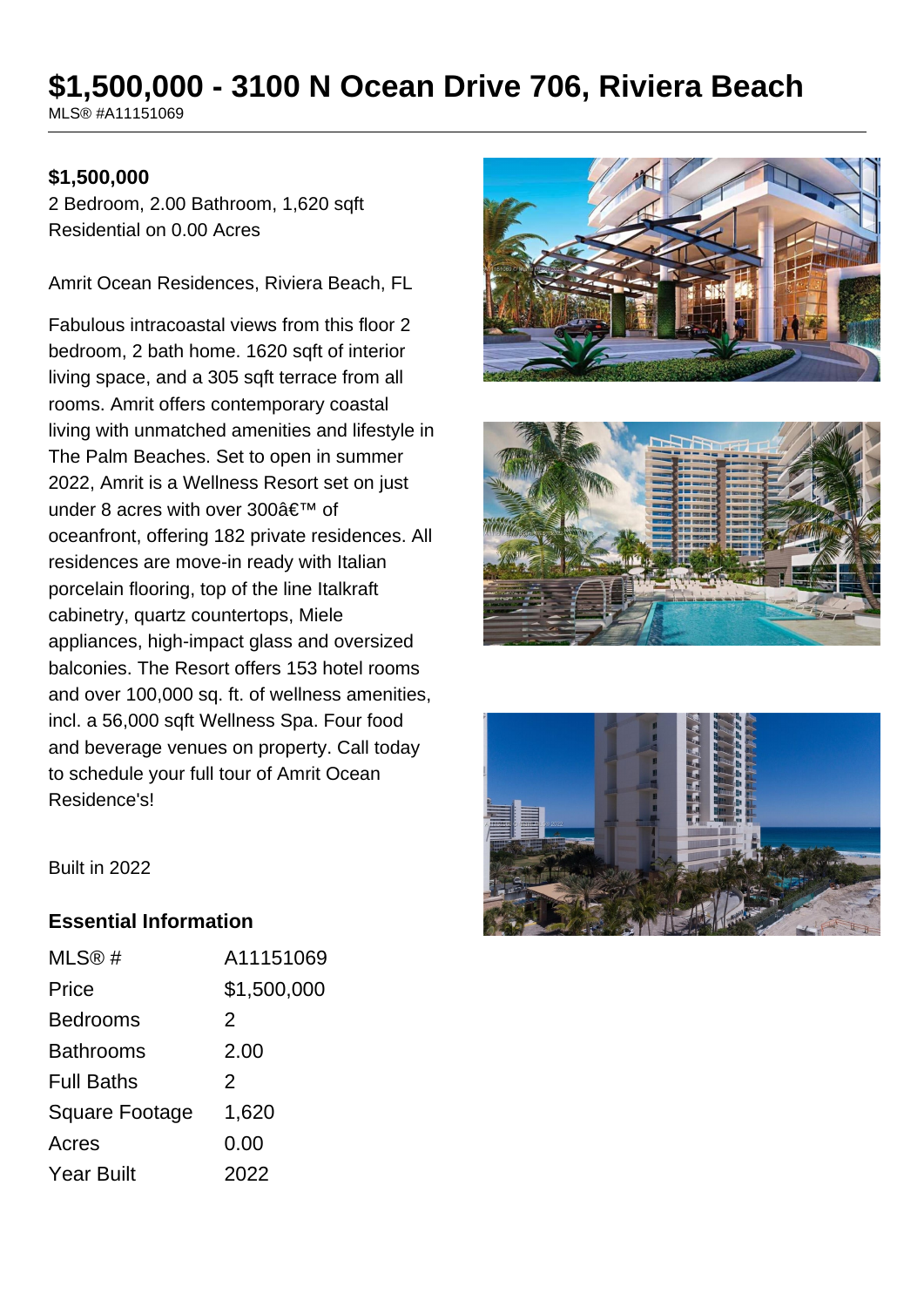| <b>Type</b>   | <b>Residential</b>    |
|---------------|-----------------------|
| Sub-Type      | Condominium           |
| <b>Style</b>  | <b>High Rise</b>      |
| <b>Status</b> | Pending               |
| Office        | Compass Florida, LLC. |

# **Community Information**

| Address      | 3100 N Ocean Drive 706        |
|--------------|-------------------------------|
| Area         | 5260                          |
| Subdivision  | <b>Amrit Ocean Residences</b> |
| City         | <b>Riviera Beach</b>          |
| County       | <b>Palm Beach County</b>      |
| <b>State</b> | FL                            |
| Zip Code     | 33404-3214                    |

## **Amenities**

| Amenities                | Business Center, Cabana, Clubhouse, Elevator(s), Fitness Center,<br>Barbecue, Other, Picnic Area, Pool |
|--------------------------|--------------------------------------------------------------------------------------------------------|
| Parking                  | Assigned, Covered, Valet                                                                               |
| # of Garages             | $\overline{2}$                                                                                         |
| View                     | Intercoastal                                                                                           |
| <b>Is Waterfront</b>     | Yes                                                                                                    |
| Waterfront               | Ocean Front                                                                                            |
| <b>Interior</b>          |                                                                                                        |
| Interior                 | Tile                                                                                                   |
| Appliances               | Dryer, Dishwasher, Electric Range, Microwave, Other, Refrigerator,<br>Washer                           |
| Heating                  | Central, Electric                                                                                      |
| Cooling                  | Central Air, Electric                                                                                  |
| <b>Exterior</b>          |                                                                                                        |
| <b>Exterior Features</b> | <b>Balcony</b>                                                                                         |
| Construction             | <b>Block</b>                                                                                           |

## **Additional Information**

| Date Listed         | January 24th, 2022 |
|---------------------|--------------------|
| Days on Website 140 |                    |
| <b>HOA Fees</b>     | 1222               |